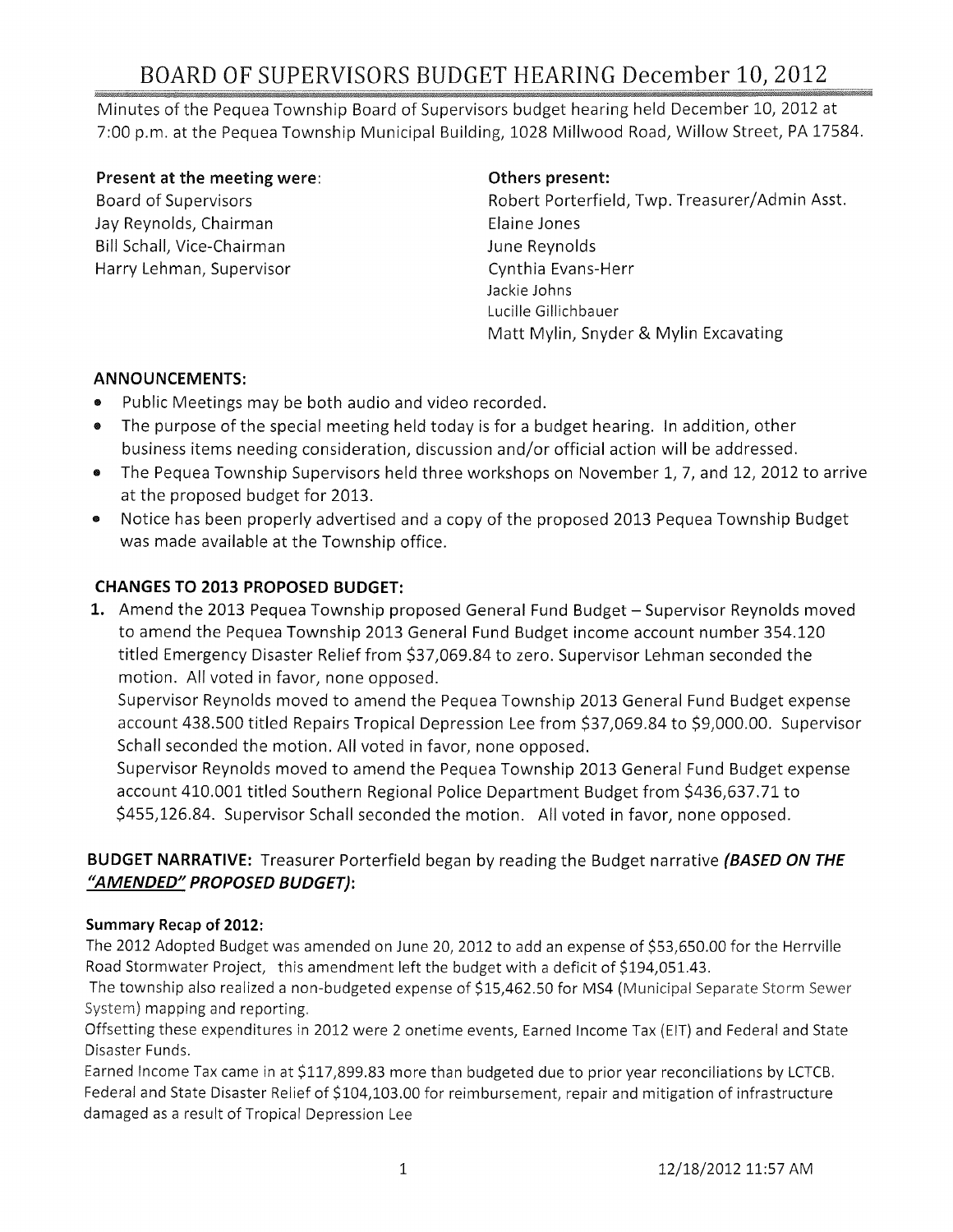Although the projected outlook for 2012 contained deficit of \$194,051.43, 2012 will close with an estimated year end Net Income of \$42,529.66.

#### **Budget Outlook for** 2013:

The 2013 Budget proposal is based on our current Real Estate tax rate of 1.70 mills.

The township can expect increased revenue in Real Estate Tax due to an increase in total taxable real estate assessment and an increase in earned income tax collections as a result of Act 32.

The EIT estimated for 2013 is \$482,381.00, an increase of \$88,509.01 from the last year.

Additional expenses budgeted in 2013 include, \$15,000.00 for MS4 work, \$9,000.00 to complete work approved by PEMA for repairs not yet completed from Tropical Depression Lee and \$100,000.00 for road construction and rebuilding.

The revised Pequea Township 2013 Proposed Budget has a projected income of \$1,167,595.56 and projected expenses totaling \$1,356,243.2 resulting in a deficit of \$188,647.64

#### **FINANCIAL STATUS:**

Pequea Township General Fund:

2012 beginning equity balance was \$599,732.202. The projected 2012 end of year balance is \$642,236.88. We can attribute increase to both PEMA reimbursements and payments and Earned Income Tax payments from ACT32

#### **ADDITIONAL FUNDS: (PLGIT - Pennsylvania Local Government Investment Trust)**

State Highway Aid Fund - This fund designated for the repair and/or replacement of roads, bridges and equipment or materials to complete these. Expenditures from this fund must meet specific guidelines of the PENNDOT Publication 9 (Policies and Procedures for the Administration of the Liquid Fuels Tax Act of 1931). Revenue received annually from Pennsylvania Department of Transportation.

> Liquid Fuels Estimated Allocation for 2013 is \$ 140,850.64 PLGIT Account Estimated Balance: 57,754.13

PLGIT Plus Account - This interest bearing account is for W. Penn Grand Road Bridge - This fund was created with \$50,000 from SLSA when building the pumping station on W. Penn Grant Road and is specifically designated for replacement and/or repair of this bridge.

PLGIT Plus Account Estimated Balance: \$71,304.54

Bridge Replacement Fund - used for Bridge Replacement of Silver Mine Road Bridge and repair of the Indian Hill Road Bridge. These funds may be used on other necessary bridge work or transferred to the General Fund by Resolution.

PLGIT Account Estimated Balance: \$24,627.83

Park & Recreation Fund - This is the active account for operation of the Silver Mine Park. \$12,549.00 is to be transferred year 2012 from the General Fund.

| <b>PLGIT Account Estimated Balance:</b>                                                         | S 4.750.16  |  |
|-------------------------------------------------------------------------------------------------|-------------|--|
| <b>PNC Account Estimated Balance:</b>                                                           | \$8,806.81  |  |
| Total Estimated Balance                                                                         | \$13,556.97 |  |
| Park Donation Fund – This account is used for Park Projects and operates solely from donations. |             |  |

| <b>PLGIT Account Estimated Balance:</b> | \$4,655.47 |
|-----------------------------------------|------------|
| <b>PNC Account Estimated Balance:</b>   | \$1,608.37 |

2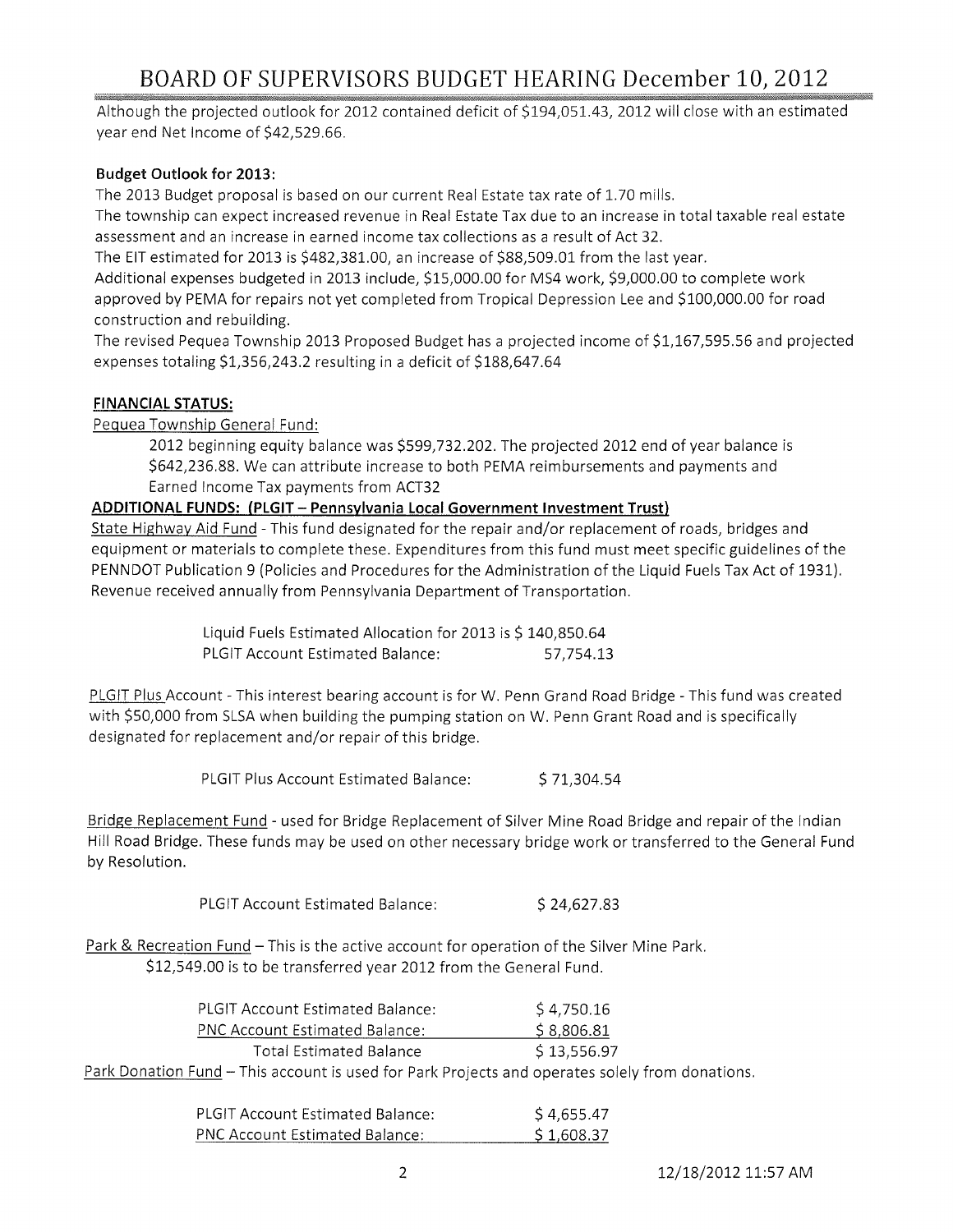Total Estimated Balance  $$6,263.84$ 

Street Light Fund - The account used for operation of street lights in Manchester and Westwood Village and overhead lights at intersections. Residents are taxed each year to pay for costs of street lighting in the developments. This tax is .74 cents per front foot of property. \$2,000.00 is to be transferred year 2012 from the General Fund to pay for overhead lights at intersections.

\$2,000.00 is to be transferred year 2012 from the General Fund.

| <b>PLGIT Account Estimated Balance:</b> | \$2,029.52 |
|-----------------------------------------|------------|
| <b>PNC Account Estimated Balance:</b>   | \$2,040.86 |
| Total Estimated Balance                 | \$4,070.38 |

Firemen's Relief Fund - This account is a holding account for foreign fire insurance tax money that is allocated to volunteer fire companies through the municipalities. This check is issued to Pequea Township once annually and is transferred directly to the volunteer fire companies.

Pequea Township divides this amount equally between New Danville and West Willow Fire Companies.

PLGIT Account Estimated Balance: \$44.65 \*\* The Fireman's Relief fund is estimated to remain at or near the 2012 distribution of approximately \$31,000.00 as per the Municipal Pension and Fire Relief Bureau

Pension Fund - Holding account for State Aid received from the Commonwealth of Pennsylvania for the Southern Regional Police Department's defined benefit pension plan. This check is issued annually to Pequea Township and is forwarded directly to the Police Department.

PLGIT Account Estimated Balance: \$109.05

### **Debt Payments:**

Silver Mine Park: Yearly Payments of \$18,420.00 to be paid off June 2015 December 1, 2012 principal balance equals: \$48,391.23

2013 Ferris mower: 36 mo/O% interest loan to Yard Card Plus Monthly Payments of \$446.56 to be paid off April 2015

### **PUBLIC COMMENTS ON PROPOSED 2013 BUDGET:**

Jackie Johns asked questions about the former Treasurer's wages, the Township Administrator wages, and if the Board would be hiring both positions.

Supervisor Reynolds said the Board budgeted for professional management and the Board has not made a decision.

Supervisor Lehman responded that if we would hire someone as a full-time Treasurer the wages would be determined at that time.

Ms. Johns asked if there would be yearly software upgrades and if the office software applies to the road crew.

Supervisor Reynolds said the yearly software upgrade is just a budgeted item in case needed. Supervisor Schall clarified the Data Processing budgeted amounts stating that the road crew portion is for hardware.

### **BOARD DISCUSSION:**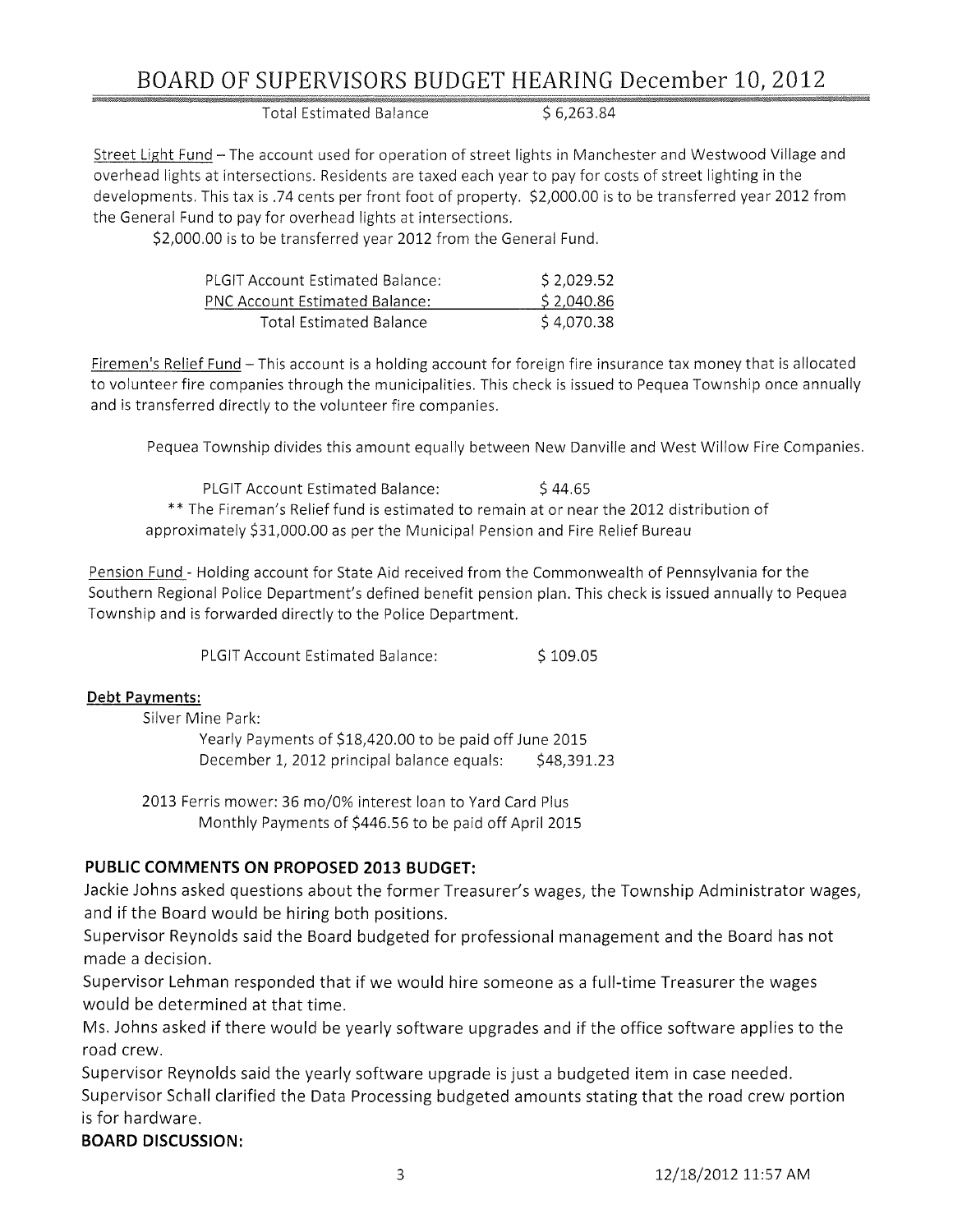Supervisor Schall said in Planning and Zoning 414.101 the Zoning Officer's budgeted amount should be increased due to the enforcement of the Nuisance Ordinance.

Supervisor Lehman responded that we have room in other areas.

Supervisor Schall asked about the Bridge Replacement fund.

Supervisor Lehman said the fund is set aside for repairs that PennDOT may require as a result of their annual inspections.

Supervisor Schall said the Township Administrator item can be removed or adjusted and suggested increasing the budgeted amount for the Treasurer.

Supervisor Lehman said he would like to hire a full-time person to replace the previous Treasurer. Supervisor Lehman also said he would like to table the Township Administrator position for a year, but keep the amount in the budget until a decision is made.

The Supervisors discussed adjusting the Real Estate millage.

Supervisor Schall moved to increase the millage rate for Pequea Township by .25 mills to bring the total millage rate to 1.95 mills. Motion died for lack of a second.

Supervisor Lehman stated that he might be inclined to compromise for an increase of .20 mills. Discussion followed and as a result the budget was amended and the taxes levied as follows:

- 1. Supervisor Reynolds moved to amend the Pequea Township 2013 General Fund Budget income account 301.100 (Real Estate Taxes - Current) from \$495,000.00 to \$555,370.00. Supervisor Schall seconded the motion. All voted in favor, none opposed. This amended change resulted in a Total Taxes income of \$1,107,338.56 and a Projected Outlook deficit of \$128,277.64.
- **2.** Adopt the 2013 Pequea Township Budget Supervisor Reynolds moved to adopt the Pequea Township 2013 Budget as amended. Supervisor Schall seconded the motion. Supervisor Lehman stated he is in favor of the Recreation Fund Budget and the State Highway Fund Budget. Supervisor Reynolds and Schall voted in favor, Supervisor Lehman voted "nay."
- 3. **Resolution #\_-2012** Levy Tax for 2013 Supervisor Reynolds moved to adopt Resolution **#368- 2012** to set the tax rates for 2013. Supervisor Schall seconded the motion. All voted in favor, none opposed. The rates levied are as follows:

Real Estate Tax 1.90 mills, Earned Income Tax at *Yz* of 1%, Street Light Tax at the rate of \$.74 per front foot of improved property and \$.10 per front foot of unimproved property, and Admission Tax at 10%.

Supervisor Lehman clarified that he was not in favor of the General Fund Budget because of the Administrative Assistant position budgeted amount and not knowing the wage guideline for the Treasurer position.

### **OLD BUSINESS:**

- 1. Rules and Regulations Ordinance for the Use of Township Property **Ordinance #** \_\_\_-2012 -Supervisor Lehman moved to pass Ordinance **#172-2012** an ordinance of the township of Pequea, Lancaster County, PA to repeal Pequea Township Ordinance No. 96-1995 as previously amended by Ordinance No. 148-2007 and Ordinance 151-2007 and to enact a new ordinance establishing the rules and regulations for the use of township property, including, but not limited to the Silver Mine Park. Supervisor Schall seconded the motion. All voted in favor, none opposed.
- **2.** Herrville Road Supervisor Reynolds explained that a problem needed to be corrected and repaired on Herrville Road and said the Board of Supervisors held Executive Sessions to consult with Mark Deimler and Matt Crème the Solicitor on November 23, 2012 at 8:00 a.m. and